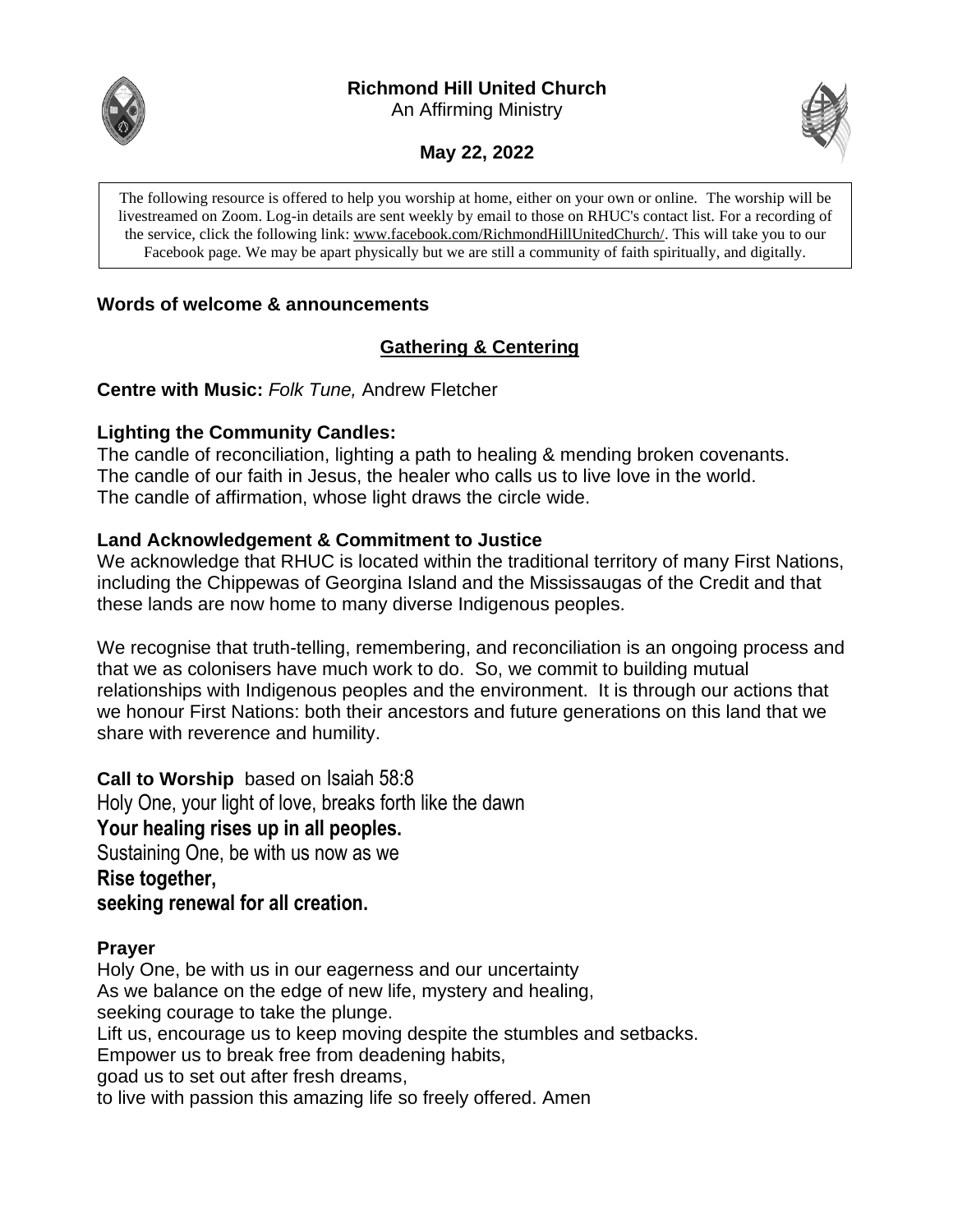**Hymn: "**Healer of Our Every Ill" **VU619 Healer of our every ill, light of each tomorrow, give us peace beyond our fear, and hope beyond our sorrow.**

- **1 You who know our fears and sadness, grace us with your peace and gladness. Spirit of all comfort, fill our hearts. R**
- **2 In the pain and joy beholding, how your grace is still unfolding. Give us all your vision, God of love. R**
- **3 Give us strength to love each other, every sister, every brother. Spirit of all kindness, be our guide. R**
- **4 You who know each thought and feeling, teach us all your way of healing. Spirit of compassion, fill each heart. R**

# **Reflecting & Responding as a Community**

**Setting the context:** sacred story of scripture and worship theme "Arise!"

# **Scripture: John 5:1-9** The Message **Steve Ruminsky**

Jesus was back in Jerusalem. Near the Sheep Gate in Jerusalem there was a pool, in Hebrew called Bethesda, with five alcoves. Hundreds of sick people—blind, crippled, paralyzed—were in these alcoves. One man had been an invalid there for thirty-eight years. When Jesus saw him stretched out by the pool and knew how long he had been there, he said, "Do you want to get well?" The sick man said, "Sir, when the water is stirred, I don't have anybody to put me in the pool. By the time I get there, somebody else is already in." Jesus said, "Get up, take your bedroll, start walking." The man was healed on the spot. He picked up his bedroll and walked off.

**Anthem:** *Comfort the People,* Roger Summers

**Message:** Karen Dale

**Hymn: "**There Is a Time" **MV165**

**1. There is a time that we must rise. There is a time that we must stand. There is a time that we must come together (together) for blessed are our lives (our lives). Blessed our love (our love) and blessed the promise gathered now.**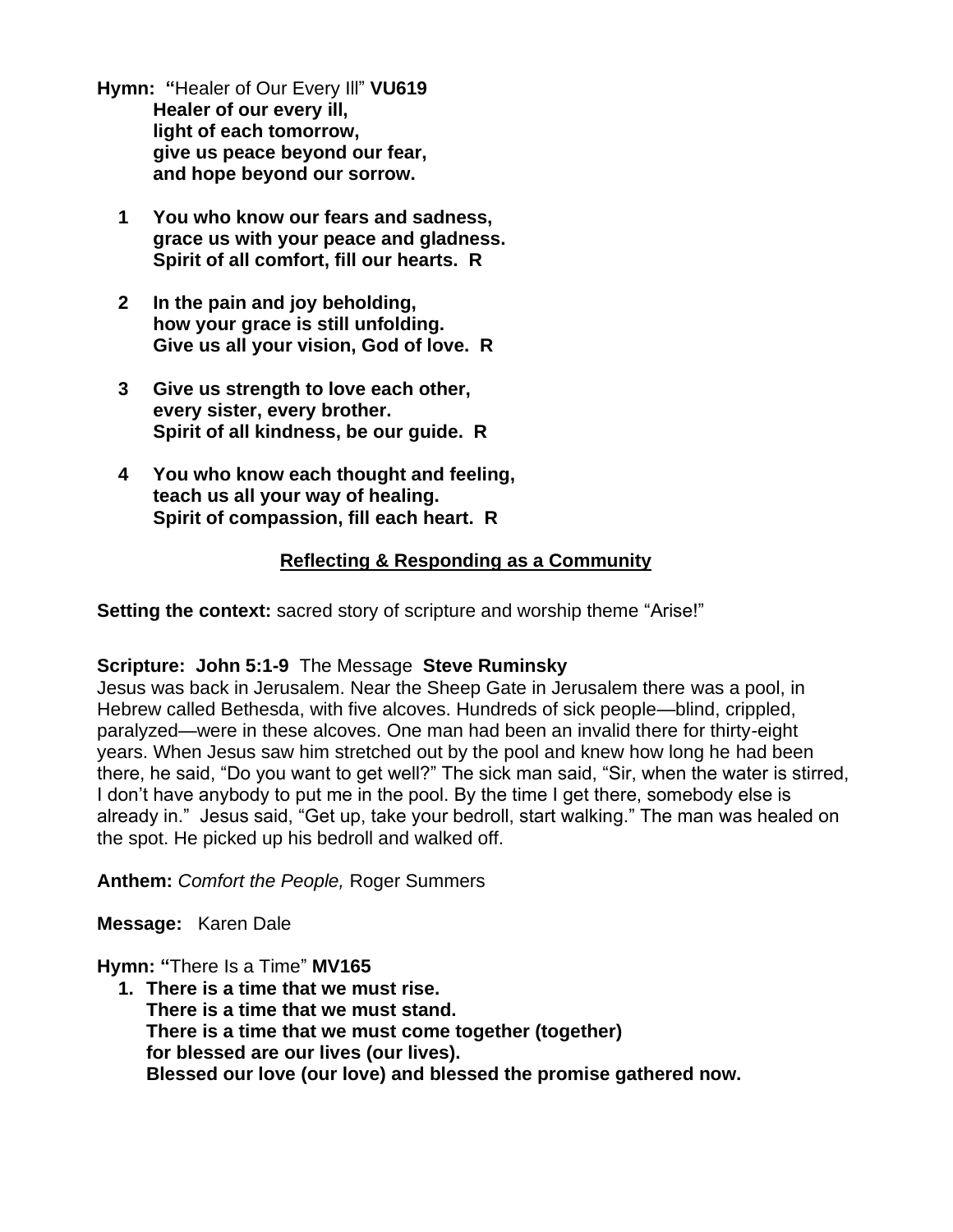- **2. There is a time that we must leave. Go from the place where hatreds breed and turning, feel the Spirit breathe (breathe) us together (together) for blessed are our lives our lives). Blessed our love (our love) and blessed the promise gathered now.**
- **3. There is a time we know the way. There is a time we watch and pray. In living faith we make our way (way) together (together) for blessed are our lives (our lives). Blessed our love (our love) and blessed the promise gathered now.**
- **4. Upon the dry a cloud will rise. And truth will shine among the lies And wisdom sing as we arise (rise) together (together) for blessed are our lives (our lives). Blessed our love (our love) and blessed the promise gathered now.**
- **5. There is a bow within the rain And it will come and bend again. And colours shine where we have been (been) together (together) for blessed are our lives (our lives). Blessed our love (our love) and blessed the promise gathered now.**

#### **Offertory invitation**

Jesus invites us to let go of the patterns of behaviour which limit and look forward with persistence and hope, to see a life rich with possibility, paved with healing. From this place of abundance, let us share our gratitude with Richmond Hill United Church through gifts of cheques dropped off during the week at the church office, or through etransfer or through the RHUC.org website and the Canada Helps portal.

**Sung response: "**Spirit, Open My Heart" **MV79** refrain, v3, refrain **Spirit, open my heart to the joy and pain of living. As you love may I love, in receiving and in giving, Spirit, open my heart.**

**3. May I weep with those who weep, share the joy of sister, brother. In the welcome of Christ, may we welcome one another.**

**Spirit, open my heart to the joy and pain of living. As you love may I love, in receiving and in giving, Spirit, open my heart.**

**Prayers of the People:** Julia Ye